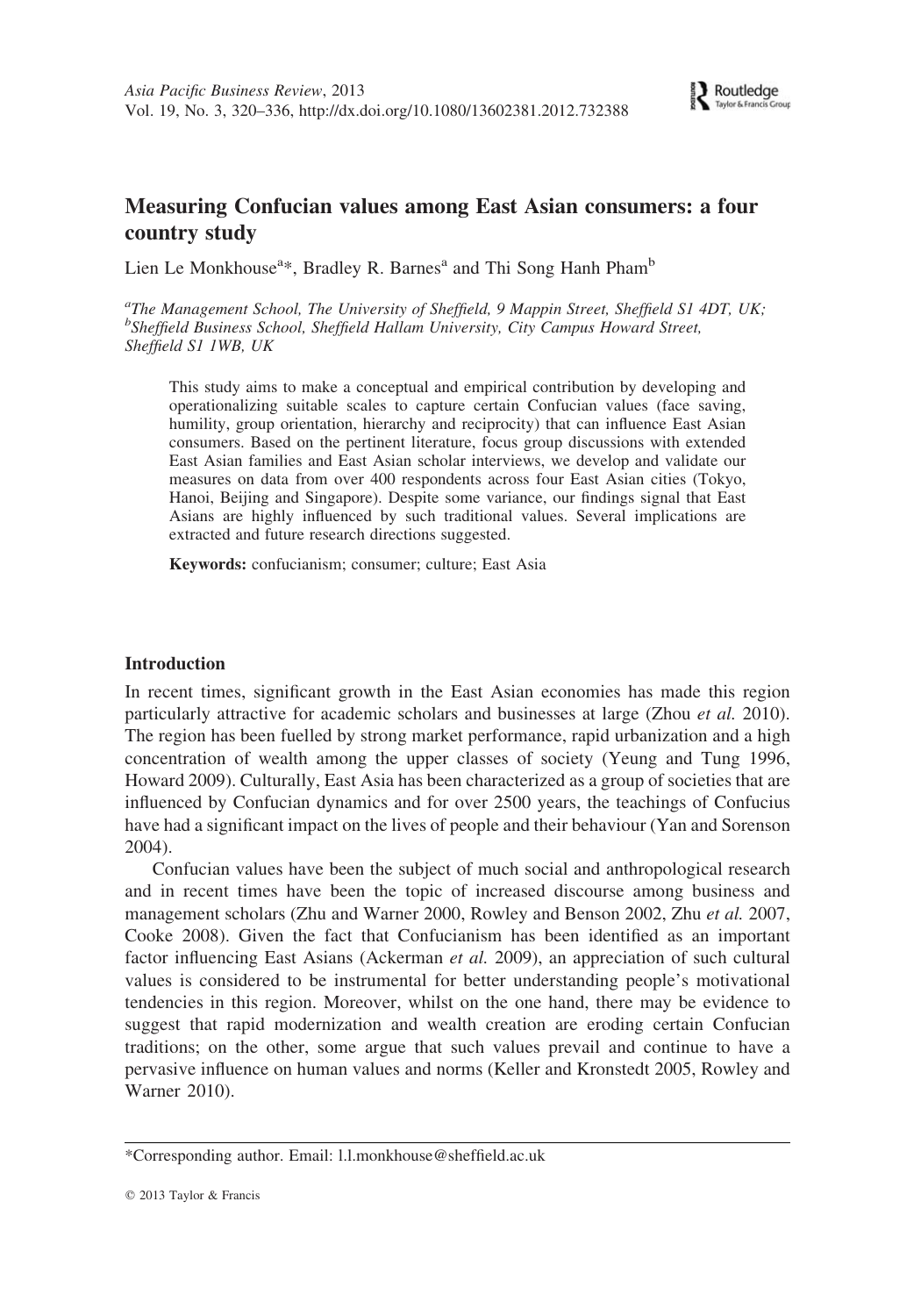### Purpose of the study

Although certain research has been useful in advancing our understanding of the cultural traits in East Asia, notably the 'cultural connection' notably the work of Hofstede and colleagues (see The Chinese Cultural Connection, 1987) who developed a 40-item, unidimensional questionnaire to examine cultural values, their findings were somewhat limited due to a lack of sophisticated analytical techniques available at that time. This work was also criticized for failing to encompass broader aspects that underlie such attributes, thus causing comprehension difficulties and confusion (Newman and Nollen 1996, Fang 2003). In a more recent study, Hofstede and Minkov (2010) maintained the use of single-item scales to measure Asian values and in research where multi-item measures were developed, their use and wording often makes them unsuitable for researching consumer markets.

In seeking a response and to further broaden our understanding of the subject, this study aims to make a conceptual and empirical contribution by developing and operationalizing suitable scales to capture values that can influence contemporary East Asian consumers. Specifically, it extends earlier research by providing fresh multi-item measures that can be easily understood and applied in a consumer context. In a bid to discover similarities and subtle differences that may be associated with a number of countries in this region, this study is among one of the first that attempts to piece together and develop several dimensions based on the literature as well as building on inductive insights from East Asian consumers and scholars, before validating them across four countries that are influenced by Confucian values.

Confucian Asia has been recognized and confirmed as one of the 10 cultural clusters in global studies (Gupta et al. 2002). We argue in this article that differences among sub-cultures make it impossible to simply cluster groups of consumers and instead advocate that similarities, yet significant differences are likely to coexist across such countries (Warner 2000, Rowley and Benson 2002). Despite rapid interest, there has been a paucity of research that has systematically attempted to draw on multiple samples of respondents in several countries within this region of the world (Phau and Teah 2009). By developing and testing scales to measure such values and compare these across four different country samples, our study will have interesting implications for both scholars and practitioners at large.

#### Search/review: East Asian culture

National cultures have been characterized using several dimensions in three influential frameworks (cf. Hall 1976, 1983, Hofstede 1980, 1997, Trompenaars and Hampden-Turner 1999). Although researchers have found such frameworks to be useful for understanding national cultures (Kale and Barnes 1992), a number of scholars have expressed concerns with such typologies. First, some appear to lack empirical evidence (Hall 1983), and in other cases the sample of respondents may not be representative (Hofstede 1980, Trompenaars and Hampden-Turner 1999). Second, those work-related values in Hofstede's study may not necessarily coincide with the priorities of people in other roles (Dahl 2004). Third, items used to measure the cultural dimensions may not always have the same meaning in different countries and certain values may also hide particular attributes. These factors make such concepts rather difficult to apply and generalize (Ng et al. 2007).

With concern that those dimensions posited in the original Hofstede (1980) framework may be limited in an Asian context, a number of Chinese social scientists joined forces to undertake a survey of Chinese values. This research was named as the Chinese Culture Connection (1987). The study established a list of 40 values, which represented four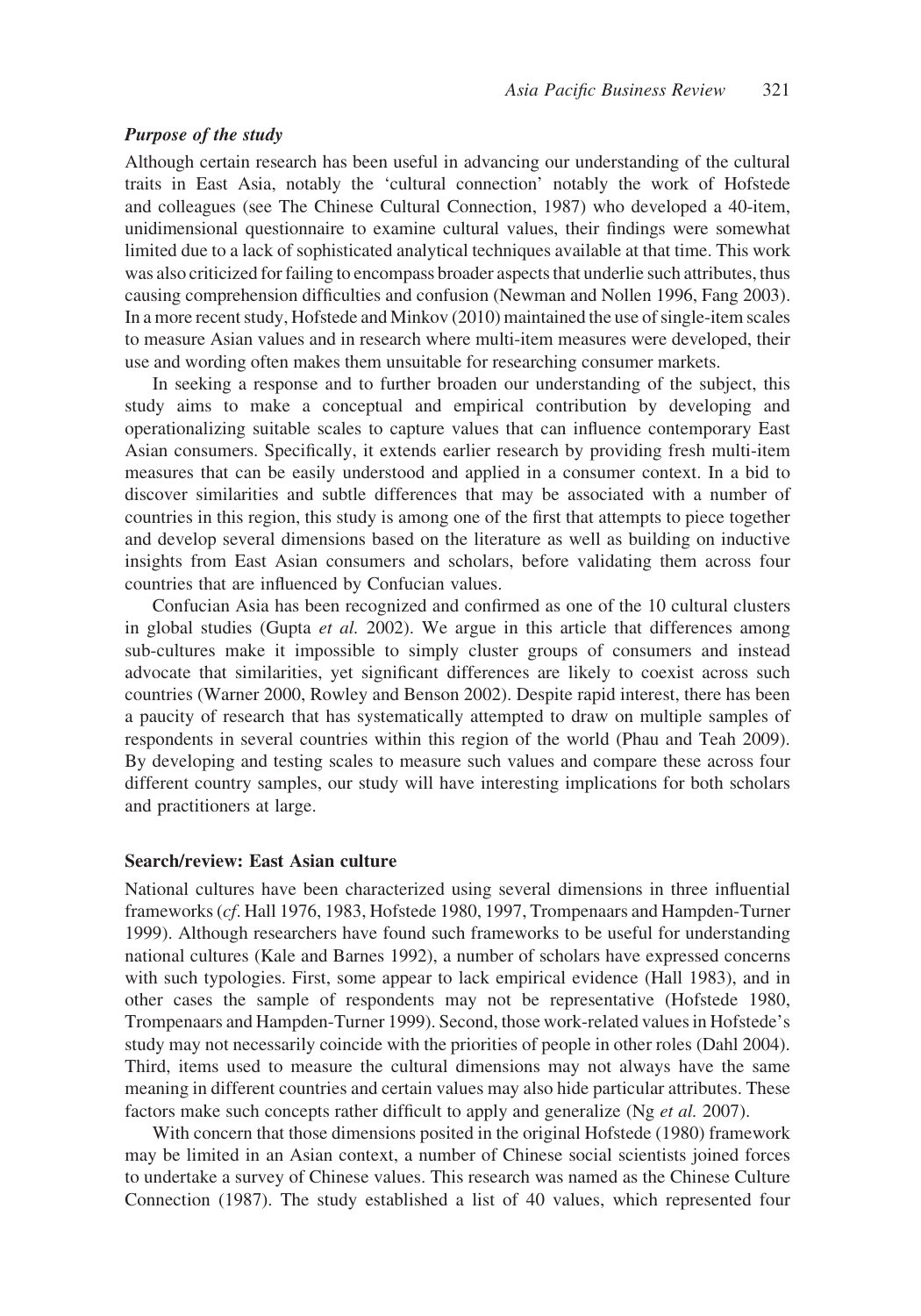underlying dimensions, i.e. 'integration', 'human-heartedness', 'moral discipline' and 'Confucian ethos'. Although the first three dimensions were found to be associated with attributes of culture in earlier classical models, the Confucian values were not found to be significantly associated with Hofstede's original dimensions. This was therefore considered to represent a dimension that is salient and unique to the East Asian culture.

In recognizing the importance of Confucianism, a fifth dimension – 'Confucian Dynamism' was later added to Hofstede's (1980) original framework and labelled 'longterm orientation' (Hofstede and Bond 1988, Hofstede and Minkov 2010). It was claimed that people with long-term orientation are expected to continue to develop their selfesteem, sacrifice today's pleasures for tomorrow's success and avoid improper behaviour that could ruin their honour or reputation. They are also likely to obey rules and conform to social expectations or norms (Schwartz and Bilsky 1987).

Unfortunately, despite the potential utility of this fifth dimension, researchers in this area tended to avoid its use, including those who have referred extensively to Hofstede's work, such as Triandis (1993). One reason for this may relate to the difficulty in understanding the dimension (Newman and Nollen 1996). Meanwhile, Kale (1996) claimed that the conceptual and empirical support for this dimension was not exhaustive. There has also been criticism that distinctions between the two ends of the scale are unclear, contradictory and misleading (Redpath and Nielsen 1997). As with the Yin and Yang concept, where values have interwoven aspects and no opposite effect, Confucian societies have often been described as being nonlinear (Smith and Bond 1998, Faure and Fang 2008). Due to such potential flaws surrounding Confucian dynamism, further research is required in order to provide greater understanding of such values that are rooted in East Asian societies in order to provide appropriate measurement scales.

Although the background relating to Asian values and the Confucian ethos from a sociological context (The Chinese Culture Connection 1987, Matthews 2000) has been useful in highlighting a significant number of values that may influence Asian people, many of these tend not to relate to consumers at large, nor were they operationalized in order to develop suitable and valid measurement scales. Moreover, in recent times, a growing number of academics have attempted to draw on cultural values in consumer research in East Asia (Wong and Ahuvia 1998, Lin and Wang 2010). However, such studies tended to be either conceptual or qualitative in nature and where certain values were developed they often focused on just one or two dimensions in isolation.

With the aim to operationalize several pertinent Asian dimensions, we identify five Confucian values from the literature that can have an influence on East Asian consumers. These include face saving, humility, a sense of group orientation, respect for social hierarchy and reciprocity in exchange.<sup>1</sup> Although these values have been the subject of much discourse in previous research (for example Lee and Green 1991, Chung and Pysarchik 2000, Cheung et al. 2001, Oetzel and Ting-Toomey 2003, Kim et al. 2005), such studies tend not to focus on the general consumer context. An overview of these five values is now provided:

#### Face saving

Face saving refers to maintaining one's public dignity and the avoidance of threats to public image (Lim 2003, Merkin 2006). Face is lost when an individual does not satisfy essential requirements corresponding to his or her social position (Chung and Pysarchik 2000). The loss of face can vary in its impact on one's social life, from being a small scale issue on one extreme to the extent that it impedes totally on one's entire social intercourse.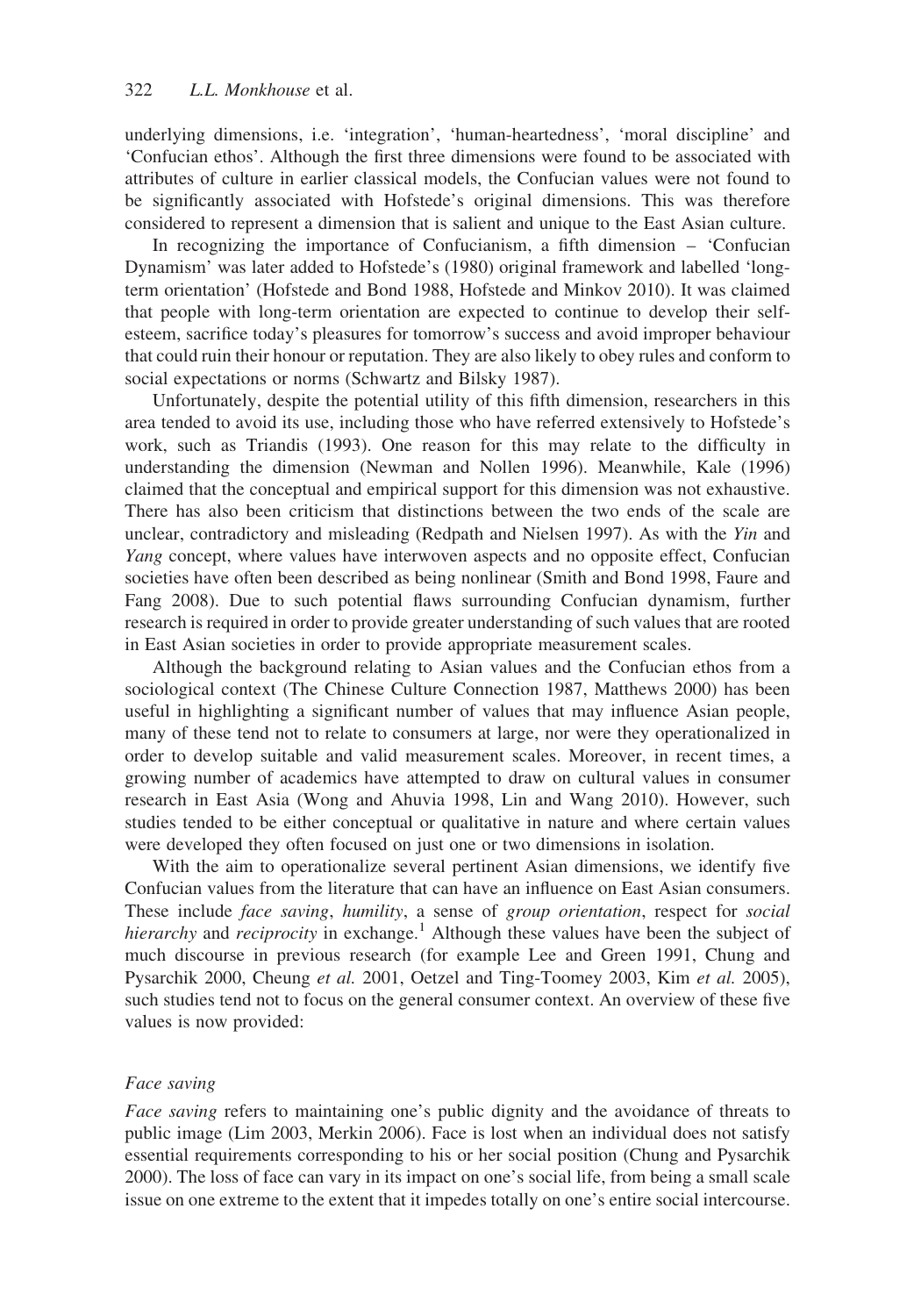The face concept according to Ho (1976) is quite distinct from other related concepts such as pride and dignity. It is a function of social standing, which can either be obtained through personal qualities or derived from non-personal characteristics such as wealth, status, occupation and authority. The concept does not only relate to one's own face but also those of others that matter to them (Wang et al. 2011).

# Humility

In order to control the possible negative consequences arising from envy among others, Confucian societies tend to emphasize the importance of humility in expressing wealth and knowledge (Douglas and Isherwood 1979). The reason for this stems from the collectivist culture that encapsulates a sense of community – whereby everyone would live happily and no one would be richer or too different from others (Tran et al. 2008). Even when a person is better off than others, he or she should keep a low profile to maintain harmony in the community. One should not boast about oneself in public and crude display of one's wealth may not be seen as appropriate to others, as it can damage harmony in society (Tran et al. 2008). The Confucian tradition teaches people about humility, yet it allows for a more elaborate display of wealth and knowledge if it is seen as appropriate to one's social stature (Tu 1998).

# Group orientation

Group orientation relates to a sense of community, solidarity and harmony in society, where an individual coexists with others (Tran  $et$  al. 2008). Confucian values and guidelines provide the primary basis for collective characteristics of East Asian societies (Yan and Sorenson 2004). In Confucius teachings, people do not exist in isolation but are part of a larger and more complex family, where harmony can be achieved by acting appropriately with one another. This value has originated from the commune culture in the past, where people lived dependently on each other and had very close relationships (Tran 2000). According to Wright (1962), the concept of Ren (benevolence) has a very strong collective orientation which is the basis of all other Confucian virtues. Here, the individual is part of an encompassing social relationship and is considered to be insignificant without the community.

### **Hierarchy**

Respect for *hierarchy* can be traced back to the Confucian notion of *lun* (hierarchical relationships; Keller and Kronstedt 2005). The prime meaning of lun pertains to the paramount importance of human relationships and social order. Of the great variety of relationships, the most important ones were known as the  $Wu$  Lun (the five cardinal relationships; Berling 1982). According to Confucius, everyone has a fixed position in society and each person should behave according to his or her rank. In most East Asian societies, affluence is a relatively new phenomenon, and as a result, it is understandable why economic achievement has started to become a determinant of social hierarchy in East Asia (Wong and Ahuvia 1998, Lim 2003).

### **Reciprocity**

In Confucian societies, reciprocity represents a golden rule that governs almost all kinds of interpersonal relationships (Tu 1998). It refers to the exchange of favours between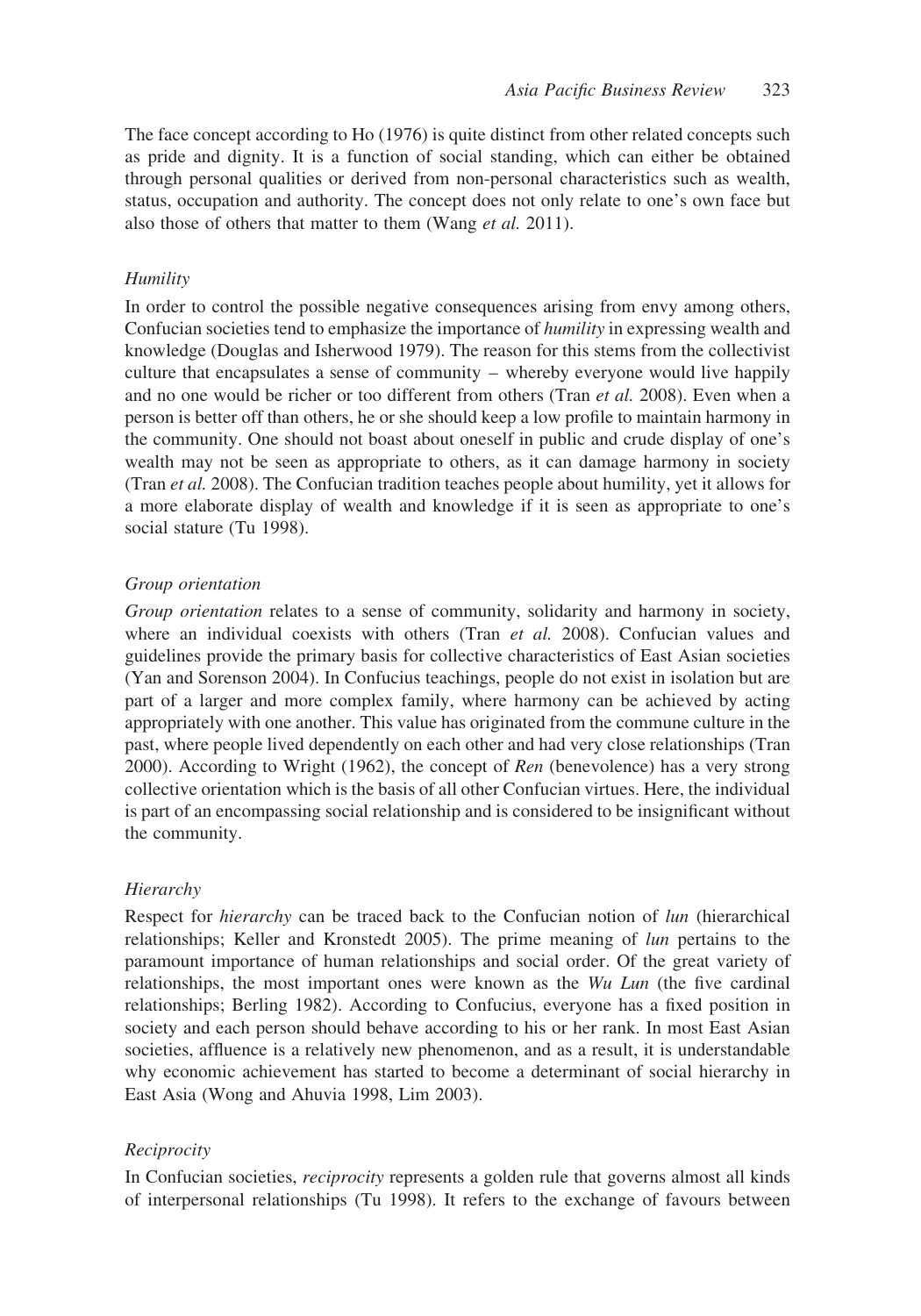individuals and groups. The rules of reciprocity imply that if someone acts positively or provides a favour, this should be returned in the future with a significantly greater payback. The obligation to return favours stems from one's own feelings and is not forced on by the other party. Confucius teachings strongly advocate treating others as one would like to be treated. Reciprocity should be practiced throughout one's life. However, like many other concepts in Confucian societies, reciprocity is conceptual. If one does not manage it properly, it can have a negative impact on social life and business.

### Methodology

As alluded to earlier, because many of the existing studies surrounding East Asian cultural values have not tended to focus on consumers, we undertook a multi-method research approach to study this area in greater depth. In initiating the primary research process, we first conducted focus group interviews with five extended East Asian families in order to clarify the relevance of such dimensions in the context of consumers among different generations of East Asians. These proved useful for generating further insights across different generations of family members relating to the teachings of Confucius and how such cultural values may influence consumers at large. The group dynamic confirmed the importance of the five values studied and helped to widen the meaning of each construct compared with the original literature review (for example the consideration of others' face and new determinants of social hierarchy). These discussions also helped to clarify certain terminologies associated with the research, as well as providing useful tips to help administer the final survey.

In order to further clarify the relevance and significance of the five dimensions in question and validate our proposed measurement scales relating to the items captured by the five values, personal interviews were conducted face-to-face with eight East Asian scholars. Specifically, the scholars were presented with a list of measurement scales that had been used in earlier studies to capture such Asian values among contemporary consumers. For each of the dimensions in question, the scholars were asked to (a) consider a number of scales for measuring a particular construct, (b) select a scale that they felt could be used as a main scale to build from, (c) gradually consider additional items that could also capture the meaning of that particular East Asian value and (d) comment on the wording and tense of all the items in order to eventually recommend appropriate scales that would be used in the final instrument. This procedure enabled us to confirm several pertinent dimensions that may have an influence on East Asian consumers. These discussions were particularly helpful in evaluating the appropriateness of questions, wording, phrasing and to develop scales that would be suitable in the modern consumer context.

Following this phase and based on the dimensions described, five multi-dimensional scales for measuring perceptions of Confucian cultural values were developed. These consisted of 24 items. A list of the measurement items and the sources that influenced the scale development can be seen in Appendix. Each item consisted of a seven-point Likert scale anchored by  $-3$  'strongly disagree' to  $+3$  'strongly agree'. The full research instrument was then pilot tested in English with a sample of 52 East Asian graduate management students. This process helped refine and validate the measurement scales further. The instrument was then translated into Chinese, Japanese and Vietnamese using a back-translation technique (Craig and Douglas 2000).

China (Beijing), Japan (Tokyo), Singapore<sup>2</sup> and Vietnam (Hanoi) were selected as locations for this study. The main reason being they are all in some degree influenced by Confucianism (Hofstede and Bond 1988, Triandis 1989, Yan and Sorenson 2004). The cities are also dynamic and represent different levels of economic development.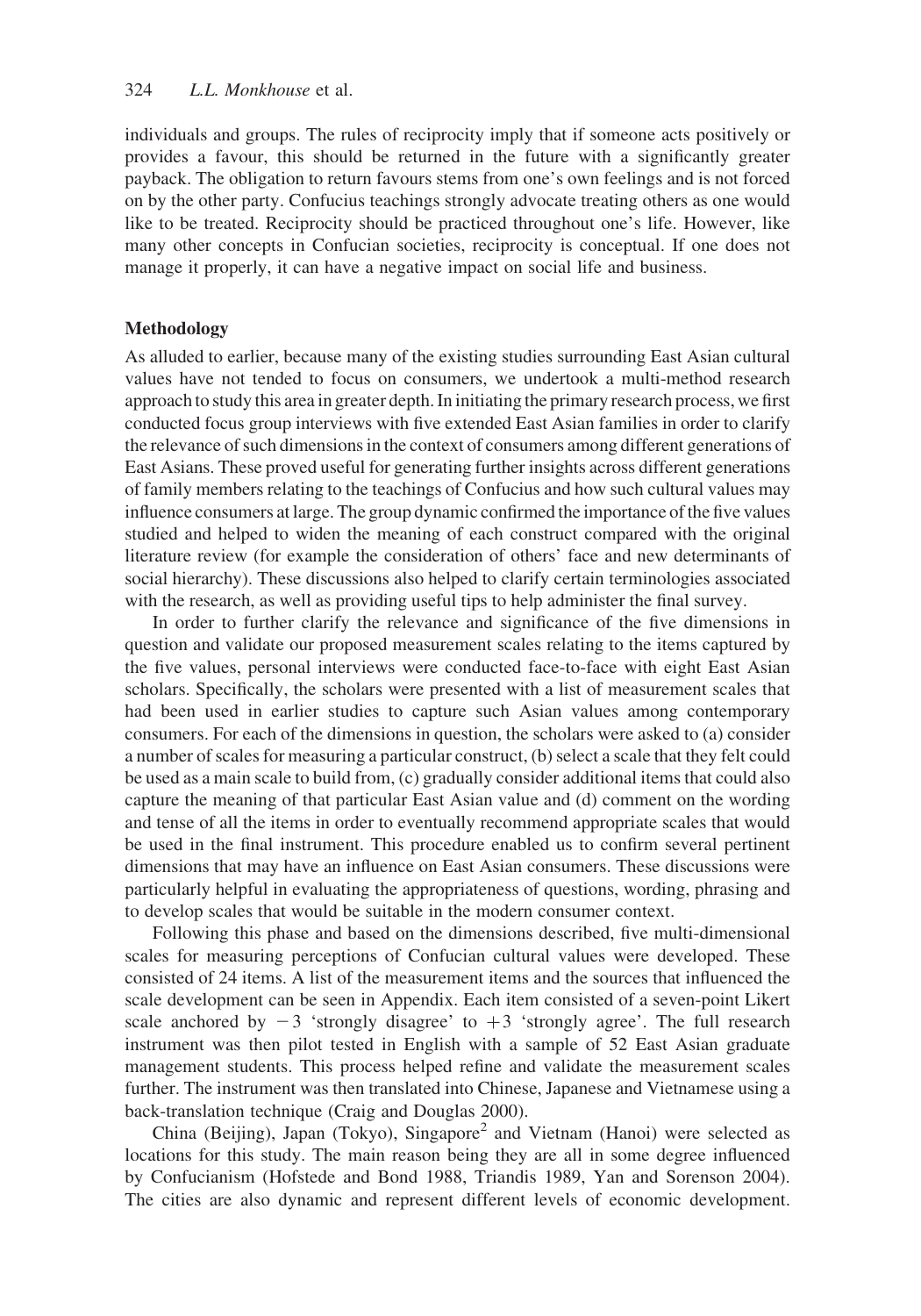The research was undertaken in over 20 different shopping malls throughout these four cities. One in three shoppers was approached on a pseudo-random basis and the survey was self-administered. Based on feedback from the focus groups, it was decided to undertake the survey during weekends and evenings, when urban shoppers typically have more leisure time. In each city local people were employed to assist with the research in terms of providing an introduction and explaining the rationale and purpose of the study. In total, over 600 shoppers were approached and this yielded 443 fully completed questionnaires that were eventually used for the analysis. These included at least 100 responses from each city. The sample was representative of different gender, age, income, educational levels and professions.

#### Data analysis

# Exploratory factor analysis

First, exploratory factor analysis was administered on the 24 items using a Varimax rotation. This is a tried and tested approach that frequently yields simple structure (Tabachnick and Fidell 2007) and resulted in the extraction of five factors, with each item significantly loading on the factor as predicted. These 24 items explained 63% of the variance and each communality value exceeded the 0.50 minimum level recommended by Hair et al. (2009). The analysis proved useful for purifying the scales and resulted in 24 items that represented the five underlying dimensions presented in Table 1.

|                   |                  |              |      | Component |                |      |
|-------------------|------------------|--------------|------|-----------|----------------|------|
| Items             |                  | $\mathbf{1}$ | 2    | 3         | $\overline{4}$ | 5    |
| Face saving       | FS1              |              |      | 0.69      |                |      |
|                   | FS <sub>2</sub>  |              |      | 0.67      |                |      |
|                   | FS3              |              |      | 0.81      |                |      |
|                   | FS4              |              |      | 0.69      |                |      |
|                   | FS5              |              |      | 0.67      |                |      |
| Humility          | HUM1             |              | 0.85 |           |                |      |
|                   | HUM <sub>2</sub> |              | 0.74 |           |                |      |
|                   | HUM3(R)          |              | 0.69 |           |                |      |
|                   | HUM4             |              | 0.69 |           |                |      |
|                   | HUM <sub>5</sub> |              | 0.78 |           |                |      |
| Group orientation | GO1              | 0.85         |      |           |                |      |
|                   | GO <sub>2</sub>  | 0.74         |      |           |                |      |
|                   | GO3(R)           | 0.75         |      |           |                |      |
|                   | GO <sub>4</sub>  | 0.73         |      |           |                |      |
|                   | GO5(R)           | 0.77         |      |           |                |      |
| Hierarchy         | HIE1             |              |      |           |                | 0.75 |
|                   | HIE <sub>2</sub> |              |      |           |                | 0.65 |
|                   | HIE <sub>3</sub> |              |      |           |                | 0.59 |
|                   | HIE4             |              |      |           |                | 0.78 |
| Reciprocity       | REC1             |              |      |           | 0.74           |      |
|                   | REC <sub>2</sub> |              |      |           | 0.65           |      |
|                   | REC <sub>3</sub> |              |      |           | 0.58           |      |
|                   | REC <sub>4</sub> |              |      |           | 0.66           |      |
|                   | REC <sub>5</sub> |              |      |           | 0.63           |      |

#### Table 1. Factor loading matrix.

Notes: Extraction method, factor analysis; Rotation method, Varimax with Kaiser normalization. (R) denotes a reverse item scale.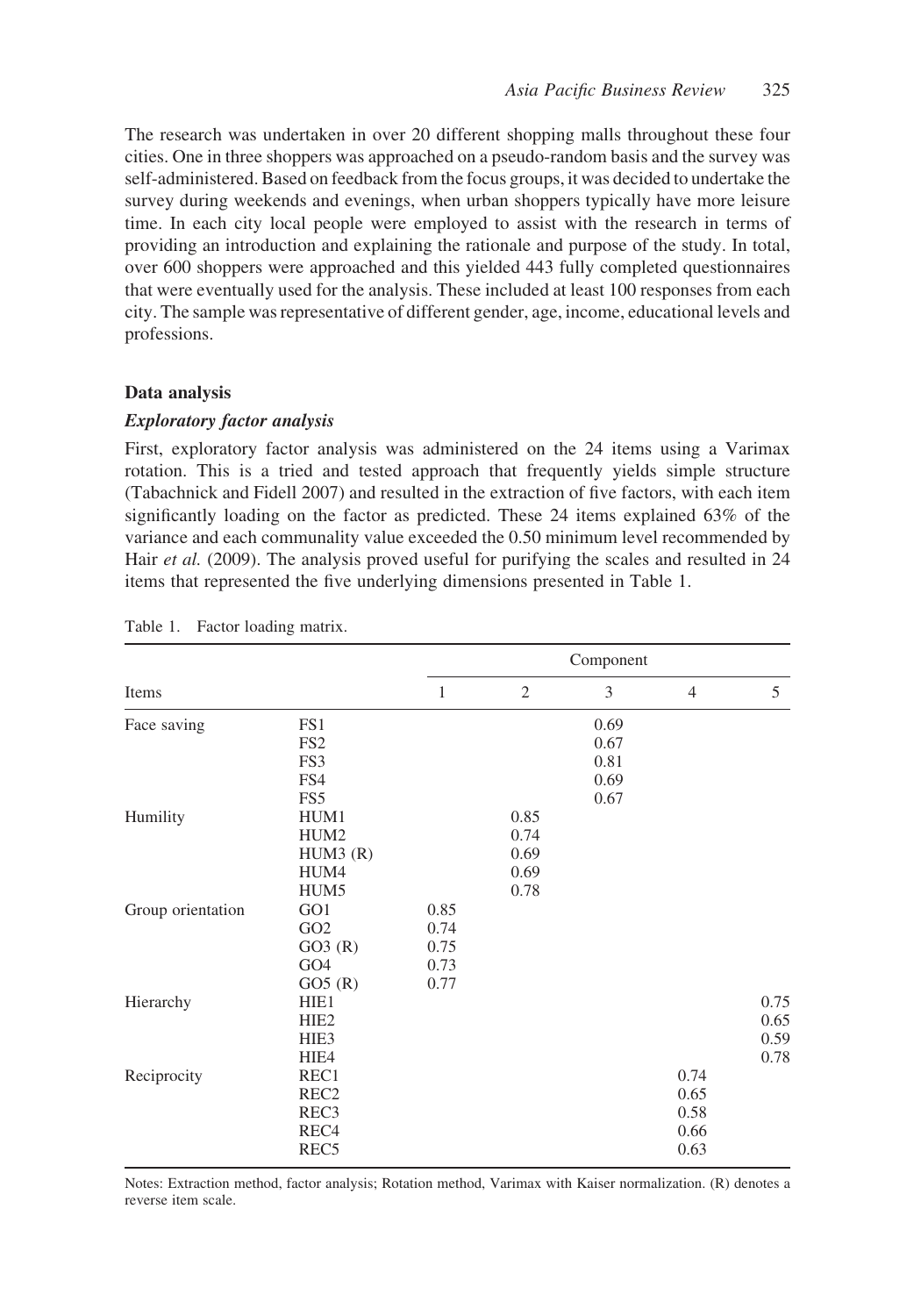## 326 L.L. Monkhouse et al.

#### Testing for measurement invariance

Equivalent measurement is an important first step in order to make claims concerning the generalizability of the constructs tested on the different samples. In this study, we use mean and covariance structures (Little 1997) to examine the equivalence of the Confucian value constructs across the four countries of Japan, Singapore, China and Vietnam. We therefore followed those procedures outlined by Steenkamp and Baumgartner (1998) and Vandenberg and Lance (2000) by focusing on three types of measurement invariance, i.e. configural, metric and scalar (Hair et al. 2009). In order to assess the extent of measurement equivalence, we conducted multi-group confirmatory factor analysis (MGCFA) on the group covariance matrices (see Table 2). The fit of each of the MGCFA models was assessed using traditional model fit statistics, i.e. comparative fit index (CFI), Tucker-Lewis Index (TLI) and root mean square error of approximation (RMSEA). Each model was evaluated by examining their absolute fit relative to the generally accepted rules of thumb (Hu and Bentler 1999).

Based on the threshold, the goodness of fit for the Configural model is acceptable  $(CFI = 0.958$ ,  $TLI = 0.951$  and RMSEA = 0.023). Similarly, the goodness of fit for the Metric model is also within the threshold (CFI = 0.959, TLI = 0.955 and  $RMSEA = 0.022$ ). Finally, although the Scalar model is lower than the Metric model, this is still acceptable based on the threshold (CFI =  $0.902$ , TLI =  $0.903$  and RMSEA =  $0.032$ ). The outcome confirms full Configural invariance, Metric invariance and equality of the five factors, thus suggesting measurement equivalence across the four country samples.

# Confirmatory factor analysis and scale validation

Following this procedure, the entire data were subjected to confirmatory factor analysis (CFA), see Table 3 (Joreskog and Sorbom 1984). Although the  $\chi^2$  statistic tested significant, a favourable outcome was evident in terms of the  $\chi^2$ /df ratio at 1.73. In addition, the other fit indices [goodness-of-fit index  $(GFI) = 0.93$ ,  $CFI = 0.96$ , non-normed fit index  $(NFI) = 0.92$  and RMSEA = 0.041] suggest that the overall model fits the data well.

Convergent validity was judged satisfactory as all the standardized loadings exceeded  $0.60$  and the  $t$  values were all statistically significant. Likewise, the squared multiple correlation ( $R<sup>2</sup>$ ) statistics exceed the 0.30 cut-off value recommended by Byrne (2001) and Hair et al. (2009). Discriminant validity was evident, as the squared correlation between each pair of constructs was less than their individual average variance extracted. Construct reliability was high, well above the threshold of 0.70 recommended by Hair et al. (2009). As such, the Cronbach's ( $\alpha$ 's ranged from 0.76 to 0.91 and the composite reliability coefficients ranged from 0.78 to 0.87. Overall, it can be concluded from the statistics that the procedure outlined was thorough and the items and constructs were able to accurately reflect the Confucian values that they set out to measure.

### Comparisons across East Asia

Following on from the invariance testing, a series of ANOVA and Scheffe's post hoc tests were administered to identify similarities and statistically significant differences across the samples of respondents. Table 4 provides an overview of these findings for each of the five dimensions. In observing the mean averages and the fact they are all positive (except one, the Japanese mean value of 0.00 for humility), this suggests that East Asians generally agree that such Confucian values have a role to play in their society. It is particularly apparent when studying the data that reciprocity is something that is particularly highly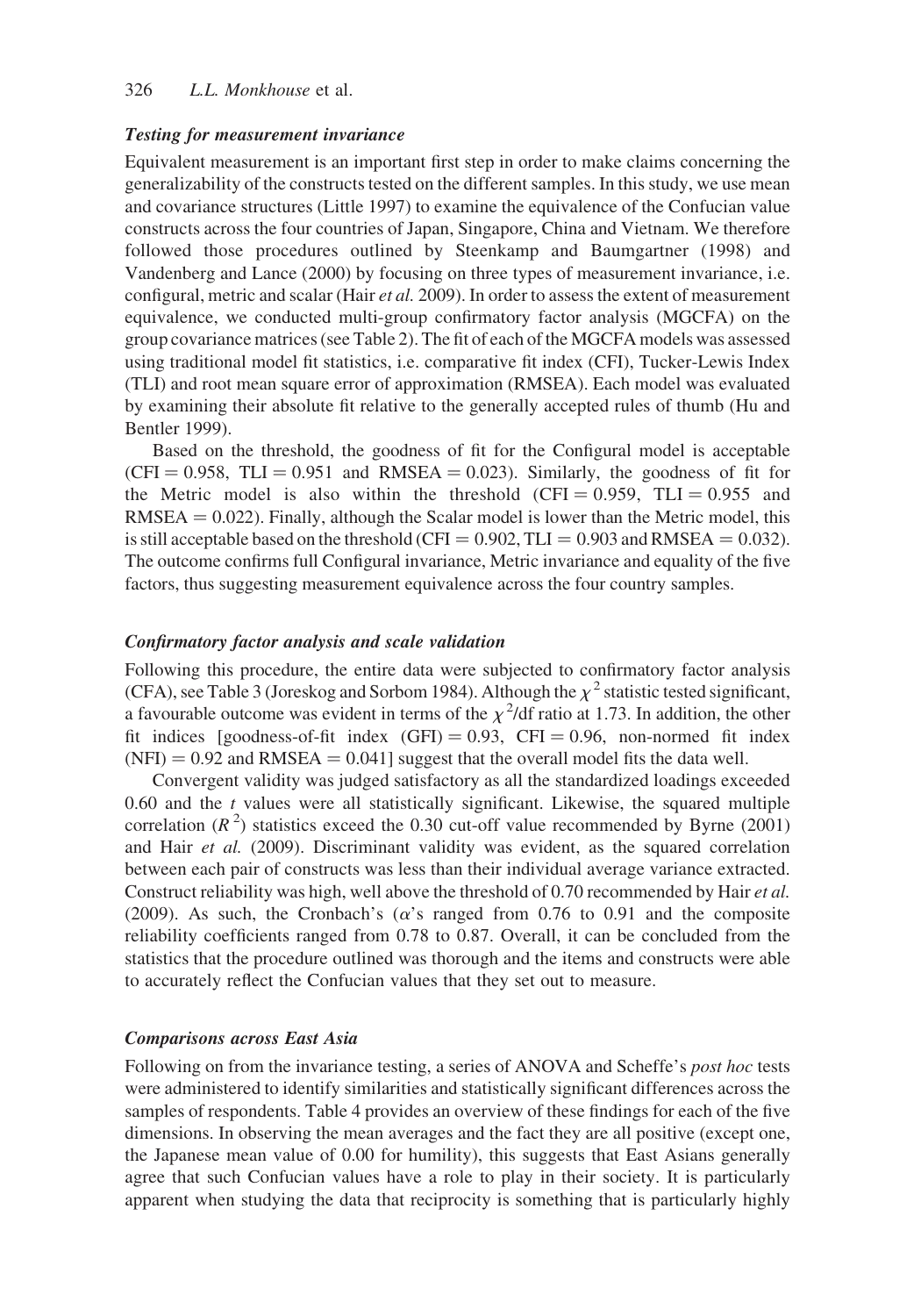| Table 2. Measurement equivalence | tests             |                         |                                                                                |                         |                                                    |                         |                     |                                                |                                   |
|----------------------------------|-------------------|-------------------------|--------------------------------------------------------------------------------|-------------------------|----------------------------------------------------|-------------------------|---------------------|------------------------------------------------|-----------------------------------|
| Equivalence tested               | Comparisor        | <b>ABSIN</b>            | 10% CI                                                                         | E                       | <b>ACFI</b>                                        | ПI                      | $\Delta TLI$        | $\chi^2$ (df)                                  | $\Delta \chi^2$ ( $\Delta \rm df$ |
| Configural                       |                   |                         |                                                                                |                         |                                                    |                         |                     |                                                |                                   |
| Metric                           | 1 vs 2            | 0.023<br>0.022<br>0.032 | $\begin{array}{c} 0.017 - 0.027 \\ 0.016 - 0.026 \\ 0.028 - 0.036 \end{array}$ | 0.958<br>0.959<br>0.902 | $\begin{array}{c}\n 0.001 \\ -0.057\n \end{array}$ | 0.951<br>0.955<br>0.903 | $0.004$<br>$-0.052$ | 971.05 (792)<br>1015.33 (843)<br>1322.38 (909) |                                   |
| scalar                           | $2 \text{ vs } 3$ |                         |                                                                                |                         |                                                    |                         |                     |                                                | 44.28 (51)<br>307.05 (66)         |
|                                  |                   |                         |                                                                                |                         |                                                    |                         |                     |                                                |                                   |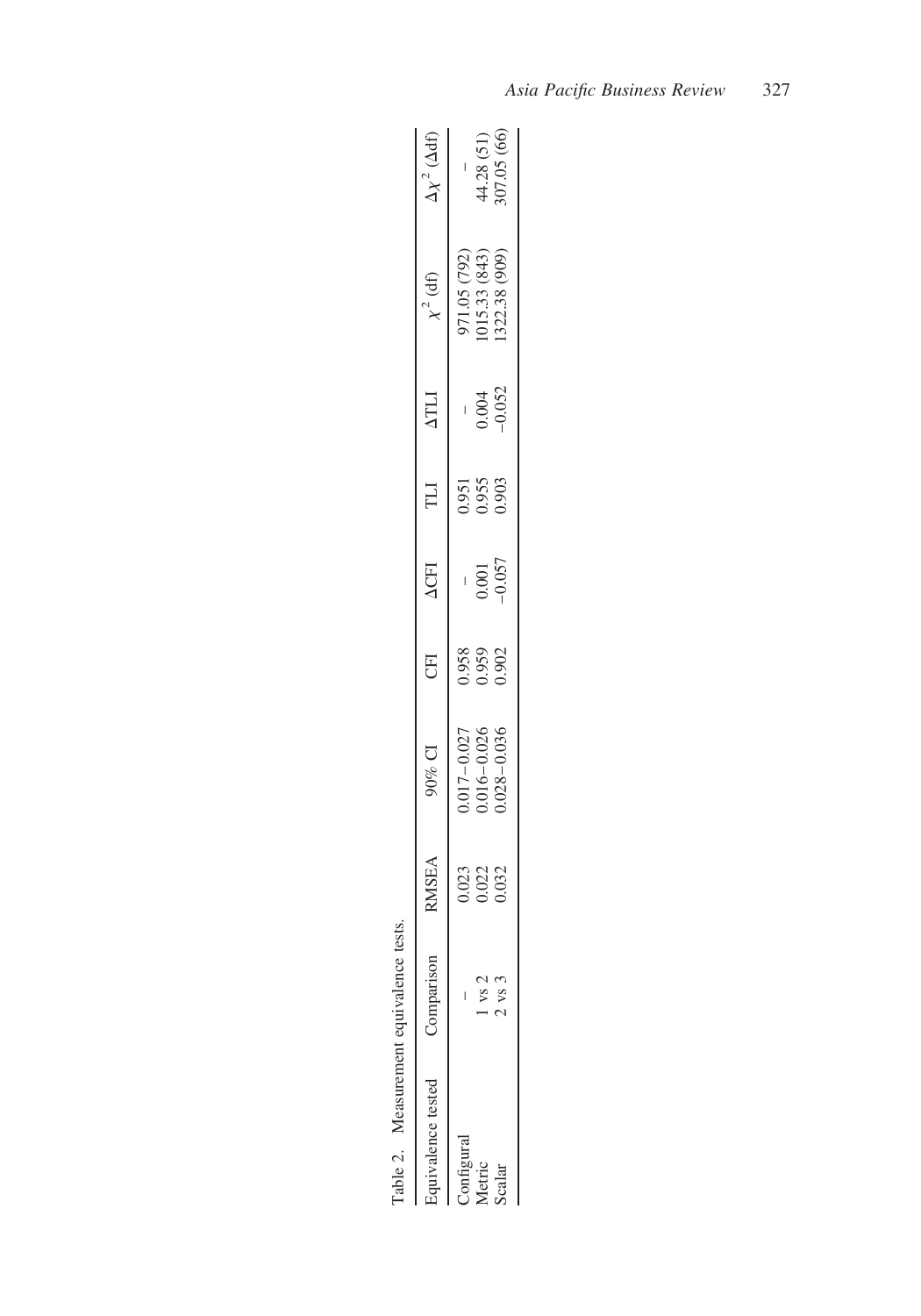| Construct   | Item             | Factor<br>loading | $t$ Value | $R^2$ | Cronbach's $\alpha$ | Composite<br>reliability | Average<br>variance<br>extracted |
|-------------|------------------|-------------------|-----------|-------|---------------------|--------------------------|----------------------------------|
| Face saving | FS1              | 0.63              |           | 0.40  | 0.80                | 0.78                     | 0.52                             |
|             | FS <sub>2</sub>  | 0.60              | 10.74     | 0.36  |                     |                          |                                  |
|             | FS3              | 0.87              | 13.60     | 0.77  |                     |                          |                                  |
|             | FS4              | 0.58              | 10.41     | 0.34  |                     |                          |                                  |
|             | FS <sub>5</sub>  | 0.67              | 11.64     | 0.45  |                     |                          |                                  |
| Humility    | HUM1             | 0.94              |           | 0.89  | 0.85                | 0.81                     | 0.56                             |
|             | HUM <sub>2</sub> | 0.71              | 18.26     | 0.50  |                     |                          |                                  |
|             | HUM3             | 0.64              | 15.73     | 0.41  |                     |                          |                                  |
|             | HUM4             | 0.69              | 17.70     | 0.48  |                     |                          |                                  |
|             | HUM <sub>5</sub> | 0.71              | 18.28     | 0.50  |                     |                          |                                  |
| Group       | GO1              | 0.97              |           | 0.95  | 0.91                | 0.87                     | 0.71                             |
| orientation | GO2              | 0.82              | 27.74     | 0.68  |                     |                          |                                  |
|             | GO <sub>3</sub>  | 0.76              | 23.29     | 0.58  |                     |                          |                                  |
|             | GO <sub>4</sub>  | 0.79              | 25.46     | 0.63  |                     |                          |                                  |
|             | GO <sub>5</sub>  | 0.79              | 27.84     | 0.68  |                     |                          |                                  |
| Hierarchy   | HIE1             | 0.82              |           | 0.72  | 0.82                | 0.77                     | 0.56                             |
|             | HIE <sub>2</sub> | 0.70              | 15.67     | 0.49  |                     |                          |                                  |
|             | HIE <sub>3</sub> | 0.71              | 16.01     | 0.50  |                     |                          |                                  |
|             | HIE4             | 0.71              | 16.10     | 0.51  |                     |                          |                                  |
| Reciprocity | REC1             | 0.67              |           | 0.45  | 0.76                | 0.76                     | 0.52                             |
|             | REC <sub>2</sub> | 0.61              | 10.79     | 0.37  |                     |                          |                                  |
|             | REC <sub>3</sub> | 0.61              | 10.86     | 0.37  |                     |                          |                                  |
|             | REC <sub>4</sub> | 0.60              | 10.67     | 0.36  |                     |                          |                                  |
|             | REC <sub>5</sub> | 0.64              | 11.23     | 0.41  |                     |                          |                                  |

Table 3. CFA for the cultural values.

Notes: Fit indices:  $\chi^2 = 418.24$ , df = 242, p = 0.00, GFI = 0.93, CFI = 0.96, NFI = 0.92, RMSEA = 0.041.

and equally valued among the four different country group respondents (relatively high mean averages ranging from 1.60 to 1.79, with no significant differences). The practice of exchanging favours and being honourable is therefore something that is highly apparent across all four countries. The sample suggests that respondents from each of the four countries implement the reciprocity rule, suggesting a high degree of cultural convergence exists in this respect.

In stark contrast, however, some degree of variation was apparent for the face saving dimension. The data also reveals that the level of face saving among the Japanese respondents is lower than that of the Singaporean, Chinese and Vietnamese (mean  $= 0.62$ ) compared to 1.20, 1.75 and 1.98). The ability to save face appears particularly pertinent for both the Chinese and Vietnamese group of consumers, which may reflect historical and political values whereby Vietnam has tended to follow in the footsteps of China over the years (Tran et al. 2008).

A similar pattern also emerged for the humility dimension, with the Japanese sample on average holding a somewhat neutral view (mean  $= 0.00$ ). The Vietnamese, Singaporean and Chinese sample of consumers all appeared to be statistically more humble (means ranging from 1.00 to 1.28). By and large the Japanese are less humble, which could relate to their economic and business success over the last three decades. It may also relate to their international exposure to mass media and the impact that globalization has had on Japan.<sup>3</sup>

In terms of group orientation, Singapore respondents (with a mean of 1.97) have the highest inclination towards group activity. This may relate to the size, significance and location of Singapore, along with its dependence on the region for economic stability.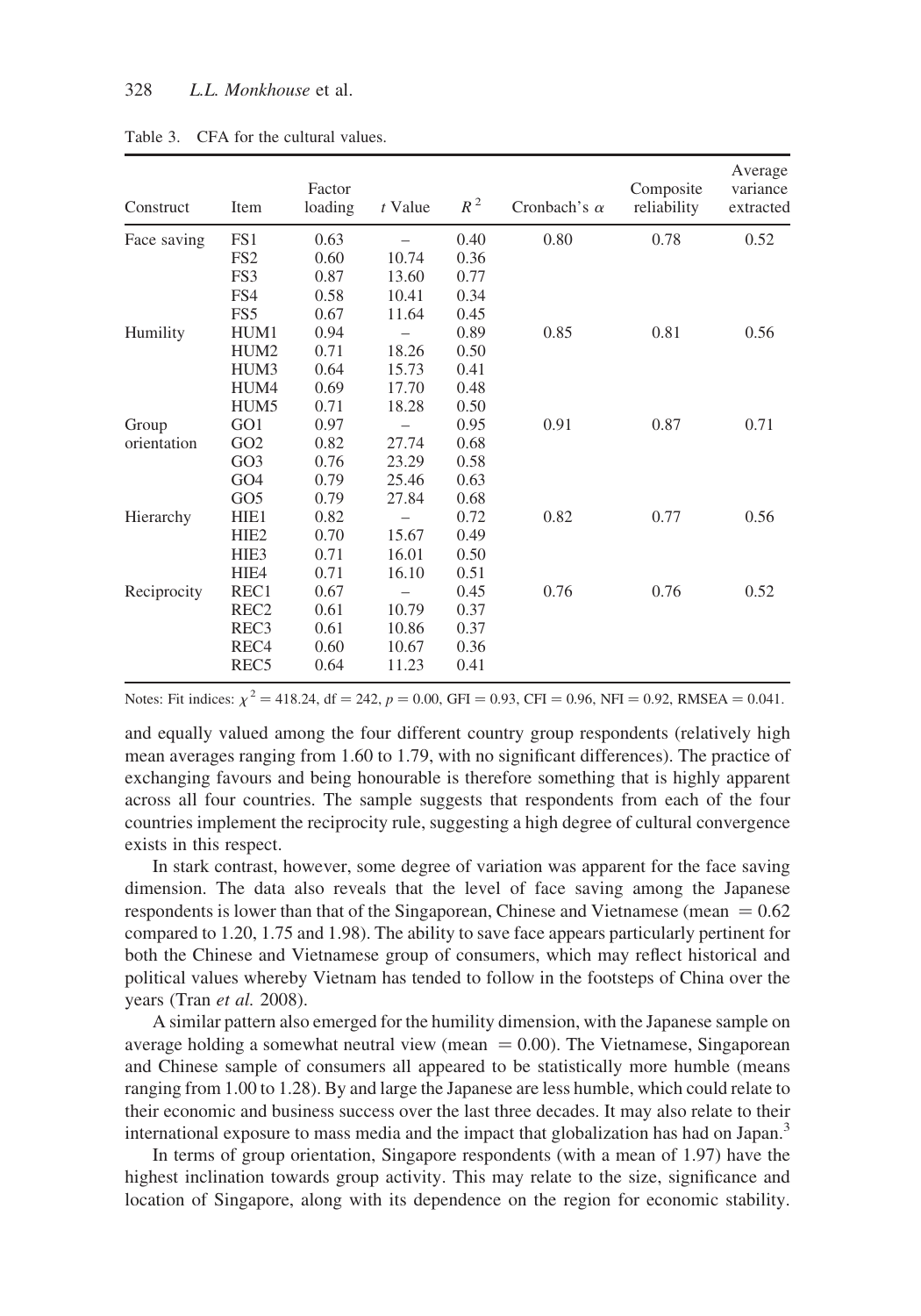| Table 4. Comparisons between respondent groups. |             |                              |                  |                          |                                      |                 |                                                                                                               |
|-------------------------------------------------|-------------|------------------------------|------------------|--------------------------|--------------------------------------|-----------------|---------------------------------------------------------------------------------------------------------------|
|                                                 |             | Respondent groups: mean (SD) |                  |                          |                                      | ANOVA test      | <b>Statistics</b>                                                                                             |
| Cultural values                                 | Tokyo       | Singapore<br>$\oplus$        | Beijing<br>(III) | Hanoi<br>$\widetilde{E}$ | F value                              | p Value         | Scheffe's test                                                                                                |
| Face saving                                     | 0.62(1.61)  | 1.20(0.95)                   | (.75(0.93))      | (1.98)(0.71)             |                                      | 0.00            | $\text{I} > \text{I}, \text{II} > \text{I}, \text{IV} > \text{I}, \text{II} > \text{I}, \text{IV} > \text{I}$ |
| Humility                                        | 0.00(1.18)  |                              | 1.28(0.99)       | (.00(0.84)               | 8<br>8<br>8<br>8<br>8<br>8<br>8<br>8 | 0.00            | II > I, II > I, IV > I                                                                                        |
| croup orientation                               | 0.20(2.07)  | 1.13 (0.95)<br>1.97 (1.16)   | 1.68(1.27)       | 1.25(0.72)               |                                      | 0.00            | 1 > 1, H > 1, N > 1, H > N                                                                                    |
| Herarchy                                        | 1.46 (1.40) | 1.58 (1.05)                  | 1.82(1.06)       | 1.41(0.63)               |                                      | 02 <sub>0</sub> | $\mathbb{II} > \mathbb{I} \mathsf{V}, \, \mathbb{II} > \mathbb{I}^*$                                          |
| Reciprocity                                     | 1.60(1.21)  | 1.72 (0.93)                  | 1.79 (0.91)      | (0.57)                   | 0.81                                 | 0.49            |                                                                                                               |
|                                                 |             |                              |                  |                          |                                      |                 |                                                                                                               |

| $+$                                             |  |
|-------------------------------------------------|--|
| 1                                               |  |
|                                                 |  |
|                                                 |  |
| ׆<br>֧֧֝֜                                       |  |
| $*$ Sigmiticant                                 |  |
| ore; III, Beijing; IV, Hano                     |  |
|                                                 |  |
|                                                 |  |
|                                                 |  |
|                                                 |  |
|                                                 |  |
|                                                 |  |
|                                                 |  |
|                                                 |  |
|                                                 |  |
|                                                 |  |
|                                                 |  |
| きょき じこき                                         |  |
| $\ddot{\zeta}$                                  |  |
|                                                 |  |
|                                                 |  |
|                                                 |  |
| s. 1, 10kyo, 11, Sillgap<br>$\frac{1}{2}$       |  |
|                                                 |  |
|                                                 |  |
|                                                 |  |
| $\frac{1}{2}$<br>$\breve{\mathsf{z}}$<br>Ì<br>ı |  |
|                                                 |  |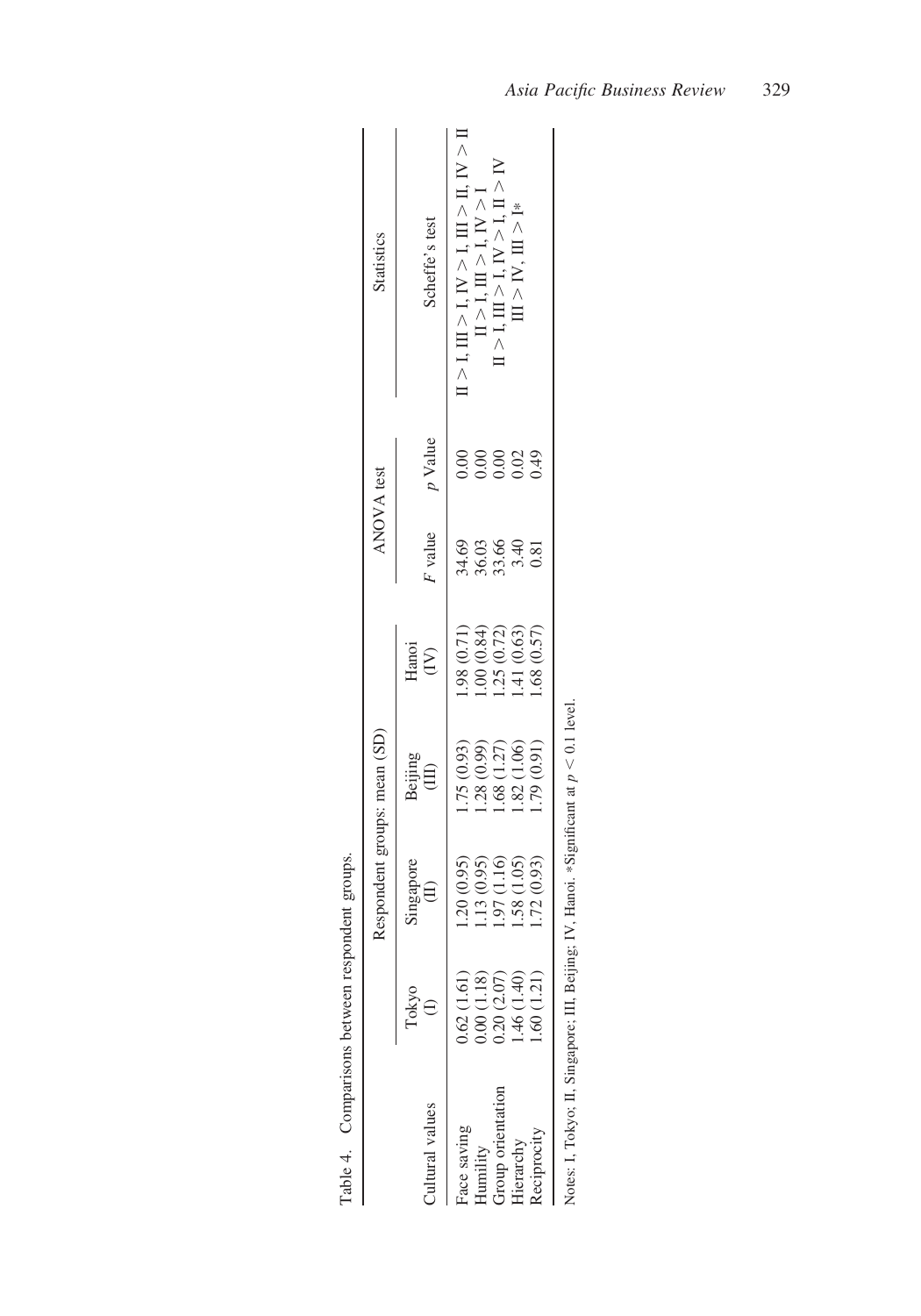This makes Singapore a very collective and group-orientated society at large. As with the previous dimension, the Vietnamese, Chinese and Singaporean samples all have significantly greater mean averages than the Japanese sample of consumers. Interestingly the Japanese mean of 0.20 has an excessive standard deviation (SD) of 2.07. It would appear that Japanese people tend not to think alike, which provides some evidence that they may be less homogenous than other East Asian consumers.

Finally, a more common appreciation of the hierarchy dimension was apparent among the four groups that were sampled. Although it would appear on first glance that the Chinese sample of consumers is more hierarchy orientated (mean  $= 1.82$ ), there was only one statistically significant difference compared with the other three samples, and this was related to the Vietnamese sample (mean  $= 1.41$ ). Thus, whilst the Vietnamese appear relatively less hierarchical than the Chinese, by and large it would appear that all four groups of respondents consider status and hierarchy as an important construct and some degree of cultural convergence therefore exists among the respondents of the four countries.

#### **Discussion**

#### Implications for theory

Overall, this research has contributed to the literature by developing and testing new scales to illustrate some significant findings relating to Confucian values among East Asian consumers.

Although earlier studies by Hofstede and colleagues were useful for helping to pave the way in further advancing our understanding of such cultural traits in East Asia and recognizing the importance of 'Confucian Dynamism', unfortunately researchers in this area have tended to avoid its use (Fang 2003). This may relate to not only the difficulty in understanding the dimension, but also the fact that unidimensional measures have been the subject of criticism, particularly in terms of them failing to encompass broader aspects that can underlie such values (Newman and Nollen 1996).

In attempting to further enhance our understanding, this study therefore extends earlier research through providing new and comprehensive multi-item scales that can be easily understood and applied in an East Asian consumer context, and even beyond. In brief, this is one of the first studies that have attempted to successfully piece together and develop several dimensions based on the literature and inductive insights from East Asian consumers and scholars before testing them across four different countries that are influenced by Confucian values.

# Implications for readers

In general, the findings suggest that East Asian consumers appreciate such values, which form part of their deep-down beliefs (Tran et al. 2008). Among them reciprocity had the relatively highest overall mean and lowest SD. This suggests a consensus among respondents that *reciprocity* appears to be an extremely important social norm. *Hierarchy* also had similar results across the data-set, implying that the sample of the four countries held consistent opinions for these two constructs. Humility meanwhile had the lowest overall mean value. Despite this, findings from our earlier focus groups signalled that East Asian families still stressed the importance of 'maintaining a low profile'. One possible reason for this contrasting finding is that the *humility* value may have changed with modern society. Take, for example Tokyo Japan, which for a long time has been on centre stage for state-of-the-art innovation and technology. As a result, such innovation and technological advances have steadily diffused into society to become a way of life.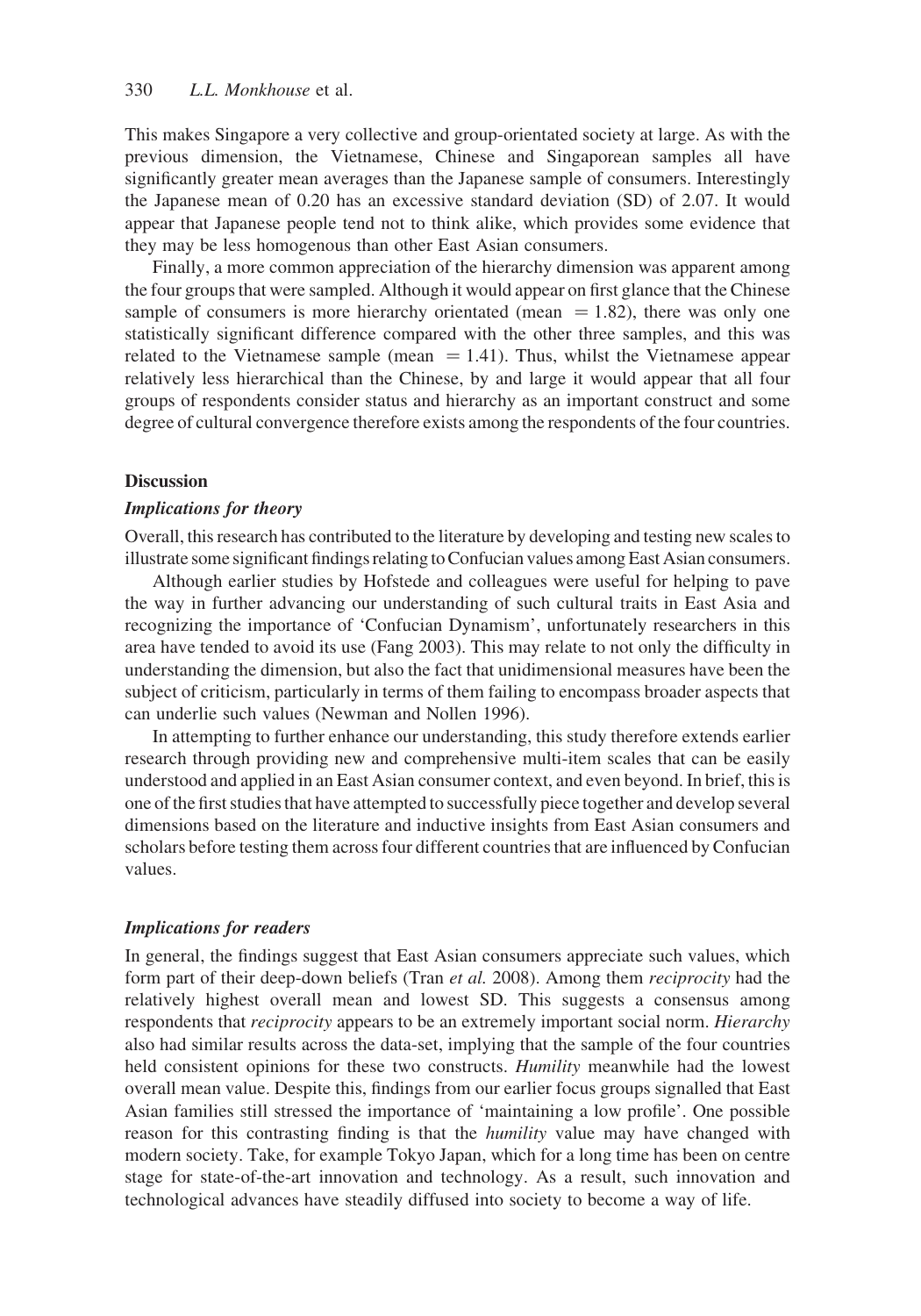An examination of each nationality group revealed that Vietnamese and Chinese consumers held similar views relating to safeguarding face. Although this finding provides corroboratory evidence to support the *face* concept being particularly salient for people of a Confucian culture (Merkin 2006), very little prior research has been concluded on Vietnam. The finding that our Vietnamese sample had the highest value for this construct is of interest and particularly worthy of future research. The findings regarding the relatively higher group orientation among Singaporeans also represent a potential interesting topic that could be investigated in further research.

In contrast with the Chinese, Singaporean and Vietnamese consumer samples, the Japanese respondents had very low mean values for face saving, group orientation and humility. It was surprising to see that the mean values for the latter two were at, or close to zero and the SD statistics were large. It has also been debated that Japan is experiencing a sophisticated transitional change, whereby sometimes conflict between traditional and adopted Western values can lead to extreme beliefs and behaviour (Silverstein and Fiske 2003). Although on one extreme a fraction of society is moving away from traditional values, particularly the younger generation, others are strongly averse to newly adopted values and are in support of protecting tradition at any cost (Ornatowski 1996, Okazaki 2004).

# Implications for practice

At a practical level, several of these issues have implications for managers. First, due to such high values that are associated with *reciprocity* across all four nationalities, business people should be conscious of the tendency among East Asian people to exchange favours. This often creates a strong bond and allegiance where individuals tend to be honourable and frequently depend on one another. Suppliers of consumer goods need to bear this in mind as well as the gift giving culture, as these have implications in terms of product design, packaging and service in appealing to both givers and receivers in such societies.

It appears from our research that the Japanese may not only be different to other East Asian groups, but the high SDs relating to the consumer responses suggest they may represent a mix of consumers that are less homogenous. Although subsequent statistical tests that we administered did not reveal any significant differences in terms of age and education in the Japan sample, this is something that practitioners should be cautious of and further research with larger samples of different demographics needs to address. This provides an added challenge, as it may be possible that different pockets of customer segments exist.

Totally, adopting Confucian values into marketing and ad campaigns is therefore likely to have a mixed reaction from consumers and will certainly not appeal to all. For these reasons, it may be useful to incorporate such values along with promoting the technological advancements that such products can provide. For example, as earlier hinted, appealing more to individuals' needs may generate greater success in Japan. However, and despite this, reciprocity is still highly valued and the gift giving culture probably plays a more crucial role in this society than any other, so those points raised earlier deserve particular attention.

The influence of peer groups should not be under-estimated when targeting East Asians, particularly Singaporean and Chinese consumers. There is some evidence to suggest that people in this region of the world share a collective culture and are group orientated at large. Practitioners may therefore find it useful to communicate family values, a group ethos and effective teamwork in order to appeal to such values. By and large, the research suggests that such messages could be standardized for the region; however, some modifications, as explained earlier, may be needed in order to appeal to larger groups of the Japanese society.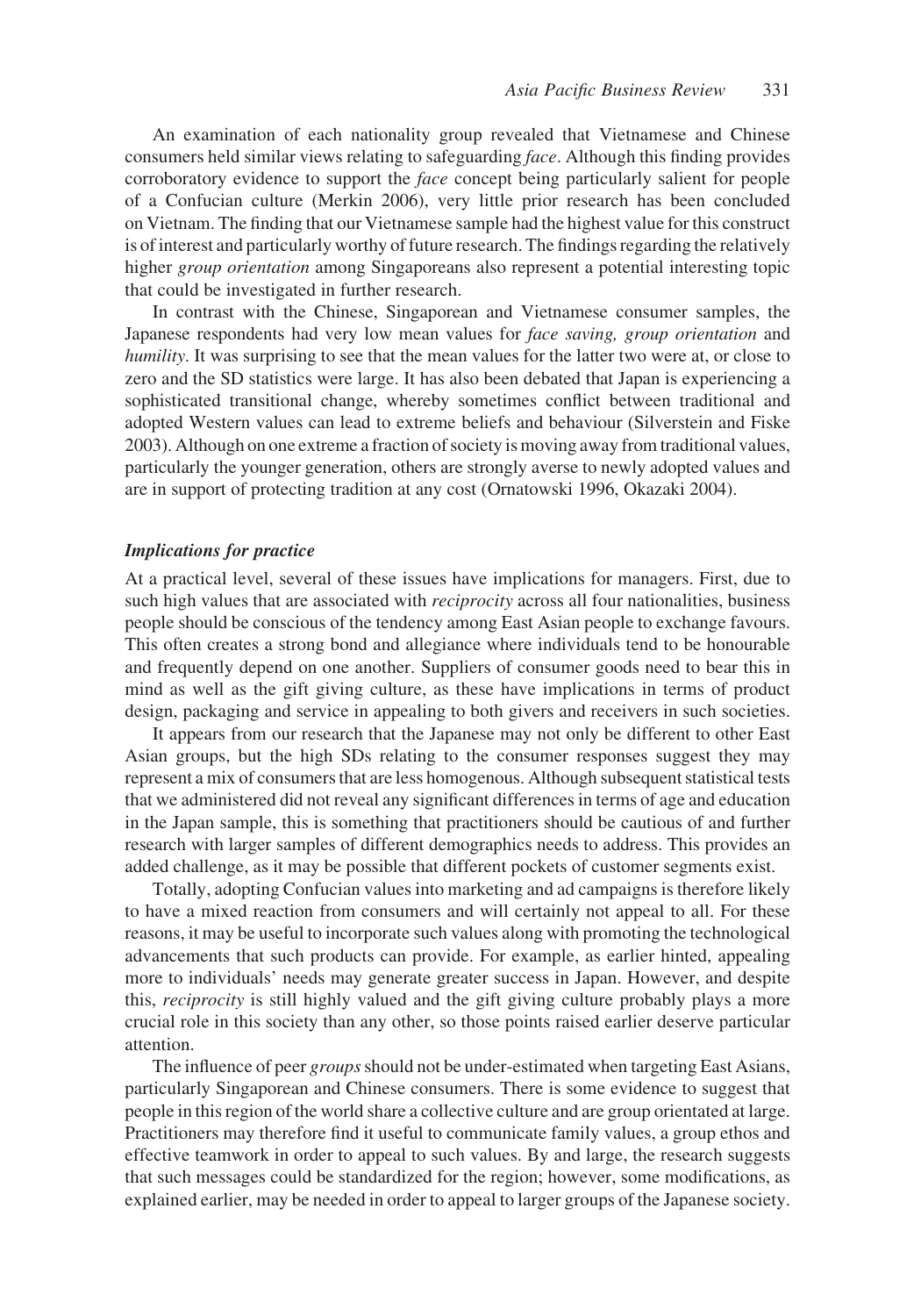#### **Conclusions**

This study has successfully demonstrated how we have developed and tested scales to measure the influence of certain Confucian values among East Asian urban consumers. Also, the scales proved useful for identifying similarities and differences associated with such values across a sample of four different East Asian countries. In general, it can be concluded that these societies are under strong influence of such traditional cultural values, they are often nurtured within a person's family and social life and are part and parcel of the official education system in East Asian countries. Traditional values are therefore disseminated and strengthened not only in the early years of life, but also in higher education. Prevailing group values also lead to resistance to change, as going against traditional norms is not socially acceptable.

Although a robust effort was made to conduct this research in four different countries, this too could also be a limitation of the study, as a significantly greater number of respondents could have been accessed through undertaking the study in one or possibly two markets. The relatively small sample size in each country market is therefore acknowledged, thus the findings need to be interpreted with subsequent caution, particularly in terms of the cross-country analysis. For these reasons, we cannot make any generalizations from these data for the four markets in question; however, we feel the findings provide some useful insights on urban consumers that will interest and provide a useful reference point for both practitioners and academics alike.

Further research should therefore seek to extend this study by drawing on a larger sample of respondents to allow for greater cross-sample comparisons. Future investigations could also seek to take this study a step further by introducing a dependent variable to the equation, in order to test such scales for their ability to predict attitudes, behaviour or purchase intention. Such research is likely to provide fruitful findings that will interest managing practitioners. Finally, further empirical research could be undertaken in the region to re-address the standardization versus adaptation debate and the use of Confucian values. This could be developed through an experimental research design across nations with different groups of consumers. Studies in these areas are likely to provide fruitful findings that will make a useful contribution within this research discipline and be highly valued by academics, practitioners and consumers alike as we strive to learn more about Confucian values and their influence on individuals in East Asia.

#### **Notes**

- 1. The relevance and significance of these five values were also confirmed during our focus group discussions and interviews with scholars. Further detail and explanation can be found in 'Methodology' section.
- 2. In Singapore, the entire respondents were of Chinese origin.
- 3. Due to such propensity among the Japanese respondents to emphasize face saving and humility, a series of further statistical tests were also administered to examine this sample in more detail. Interestingly enough, we found no significant differences based on age and education. Future research with larger demographic data may, however, yield more significant findings.

#### Notes on contributors

Lien Le Monkhouse is a Lecturer in marketing at the Management School, University of Sheffield. She obtained her first degree in International Business from Hanoi Foreign Trade University, Vietnam. She then completed her MBA and PhD at the University of Leeds. Prior to joining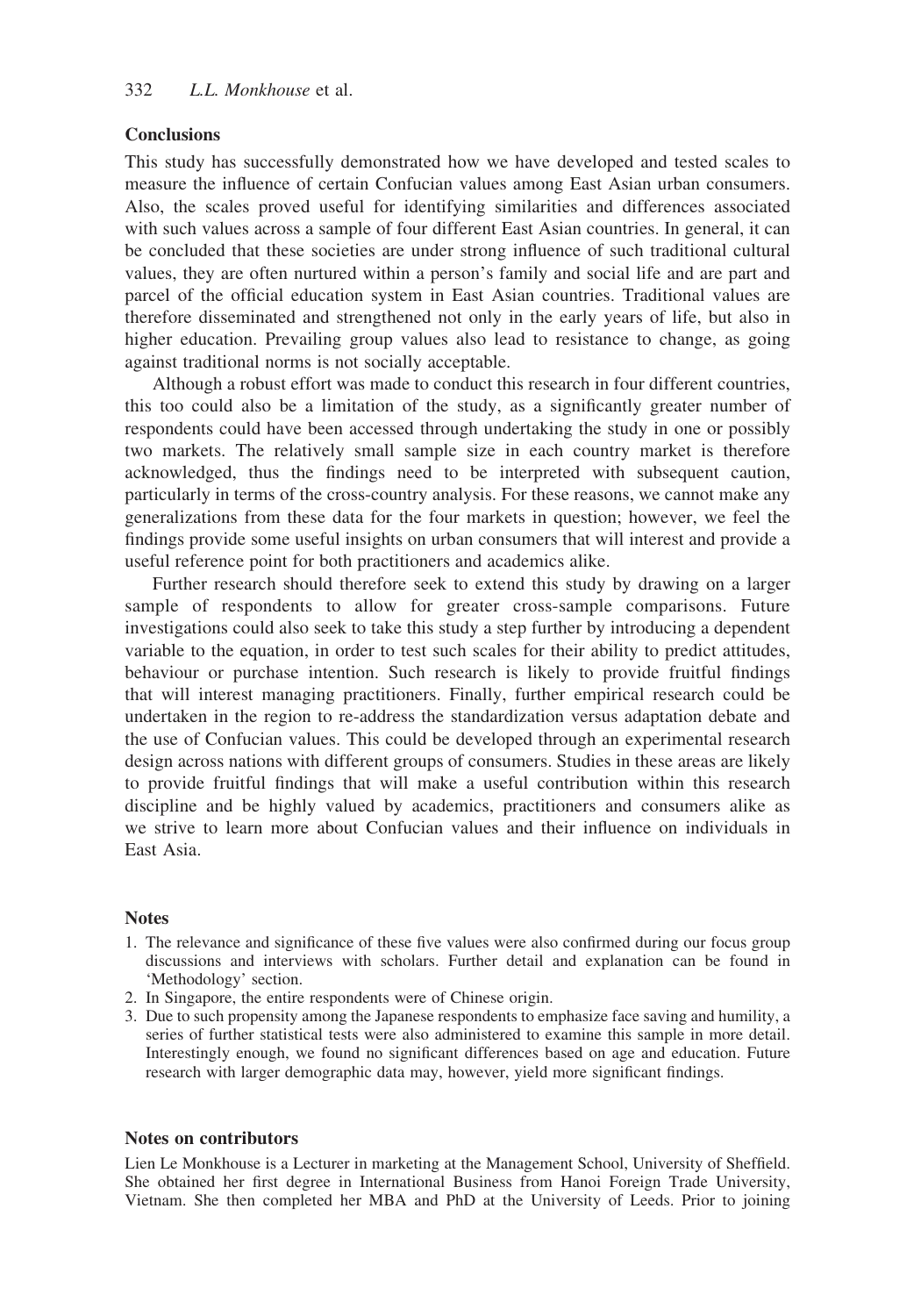academia, Lien spent several successful years at the position of country PR and marketing manager for Clinique (Estee Lauder) in Vietnam.

Bradley R. Barnes is Professor of International Management and Marketing at Sheffield University Management School. He obtained his first degree from Sheffield Business School, before completing his Master's degree at Huddersfield and his PhD in Leeds. Prior to working in academia, Bradley, worked in international marketing at the Sheffield Chamber of Commerce & Industry. His research has appeared in European Journal of Marketing, Journal of International Business Studies, Journal of International Marketing, Industrial Marketing Management and Journal of Marketing Management among others.

Thi Song Hanh Pham is a Senior Lecturer in International Business at Sheffield Business School. She obtained her first degree in International Business from Hanoi Foreign Trade University, Vietnam. She then completed her MSc in Economics at the University of Birmingham and PhD in International Business at Copenhagen Business School, Denmark. Prior to joining academia, Hanh spent several years as Marketing and Sales Manager for Unilever in Vietnam.

#### **References**

- Ackerman, D., Hu, J. and Wei, L.Y., 2009. Confucius, cars, and big government: Impact of government involvement in business on consumer perceptions under Confucianism. Journal of business ethics, 88, 473–482.
- Berling, J.A., 1982. Confucianism. Asian religions, 2 (1), 5–7.
- Byrne, B.M., 2001. Structural equation modelling with AMOS: Basic concepts, applications and programming. NJ: Lawrence Erlbaum Associates.
- Cheung, F. et al., 2001. Indigenous Chinese personality constructs: Is the five-factor model complete? Journal of cross-cultural psychology, 32, 407–433.
- Chung, J-E. and Pysarchik, D.T., 2000. A model of behaviour intention to buy domestic versus imported products in a Confucian culture. Marketing intelligence and planning, 18 (5), 281–291.
- Cooke, F.L., 2008. Enterprise culture management in China: Insiders' perspective. Management and organization review, 4 (2), 291–314.
- Craig, S.C. and Douglas, P.D., 2000. International marketing research. New York: Wiley.
- Dahl, S., 2004. Intercultural research: The current state of knowledge, Middlesex university discussion paper No. 26, 12 January 2004.
- Douglas, M. and Isherwood, B., 1979. The world of goods. New York: Basic.
- Fang, T., 2003. A critique of Hofstede's fifth national culture dimension. International journal of cross cultural management, 3 (3), 347–368.
- Faure, G.O. and Fang, T., 2008. Changing Chinese values: Keeping up with paradoxes. International business review, 17 (2), 194–207.
- Gupta, V., Hanges, P.J. and Dorfman, P., 2002. Cultural clusters: Methodology and findings. Journal of world business, 37, 11–15.
- Hair, J. et al., 2009. Multivariate data analysis. London: Pearson Prentice Hall.
- Hall, E.T., 1976. Beyond culture. New York: Anchor Press.
- Hall, E.T., 1983. The dance of life: The other dimension of time. Garden City, NY: Anchor Press/Double Day.
- Ho, D.Y.F., 1976. On the concept of face. American journal of psychology, 81 (4), 867–884.
- Hofstede, G., 1980. Culture's consequences: International differences in work-related values. Beverly Hills, CA: Sage.
- Hofstede, G., 1997. Cultures and organizations: Software of the mind. New York: McGraw-Hill.
- Hofstede, G. and Bond, M., 1988. The Confucius connection: From cultural roots to economic growth. Organizational dynamics, 16 (4), 5–21.
- Hofstede, G. and Minkov, M., 2010. Long- versus short-term orientation: New perspectives. Asia Pacific business review, 16 (4), 493–504.
- Howard, E., 2009. The transformation of retailing in Asia Pacific. Asia Pacific business review, 15 (1), 1–7.
- Hu, L. and Bentler, P.M., 1999. Cutoff criteria for fit indexes in covariance structure analysis: Conventional criteria versus new alternatives. Structural equation modeling, 3, 424–453.
- Hyun, K.J., 2001. Sociocultural change and traditional values: Confucian values among Koreans and Korean Americans. International journal of intercultural relations, 25, 203–229.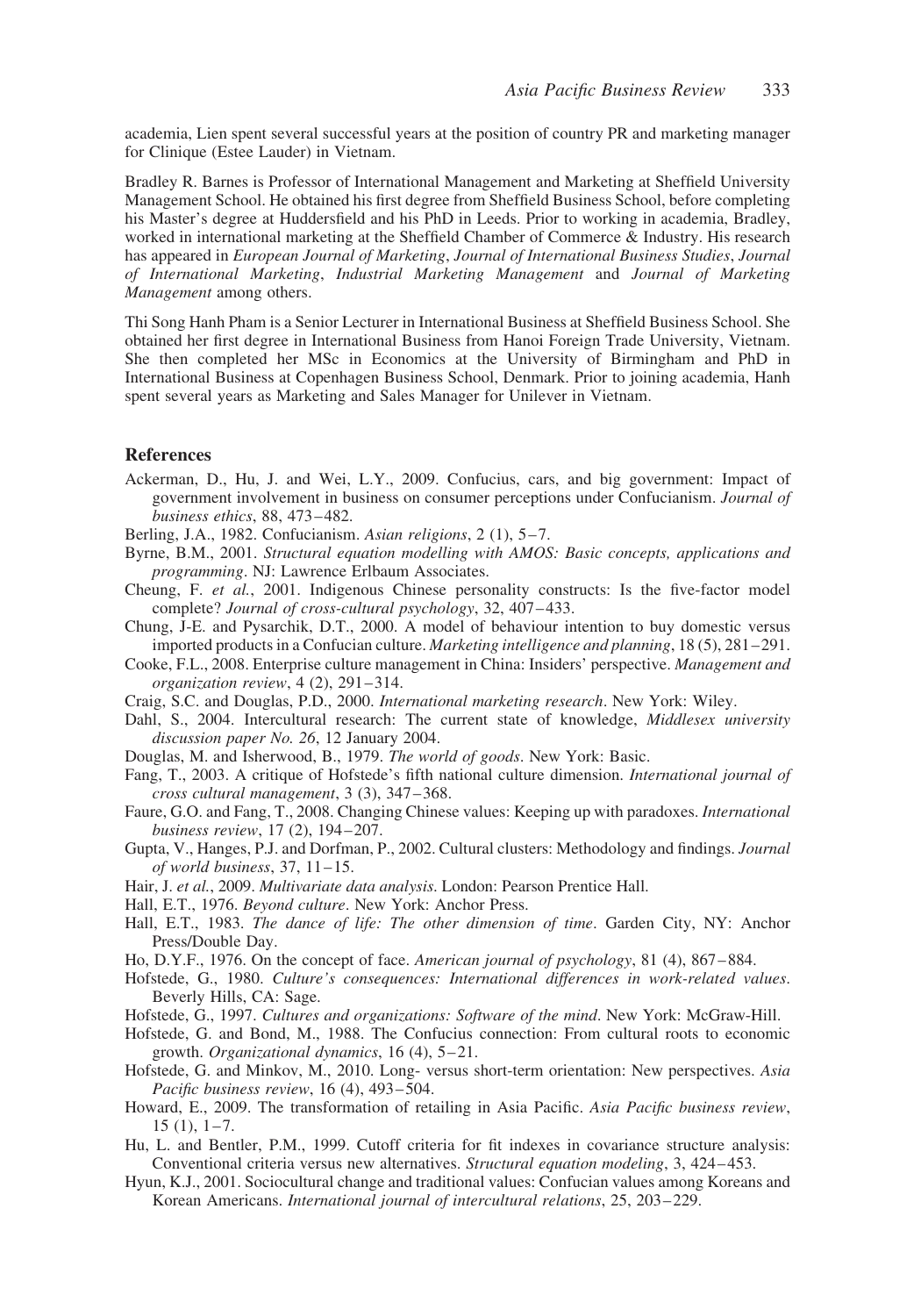- Joreskog, K.G. and Sorbom, D., 1984. LISREL VI user's guide. 3rd ed. Mooresville, IN: Scientific Software.
- Kale, S., 1996. How national culture, organisational culture and personality impact buyer–seller interaction. In: P. Ghauri and J.C. Usunier, eds. International business negotiations. Oxford: Pergamon, 21–37.
- Kale, S.H. and Barnes, J.W., 1992. Understanding the domain of cross-cultural buyer-seller interactions. Journal of international business studies, 23 (1), 101–132.
- Keller, G. and Kronstedt, C., 2005. Connecting Confucianism, communism and the Chinese culture of commerce. The journal of language for international business, 16 (1), 60–75.
- Kim, B.K., Li, L.C. and Ng, G.F., 2005. The Asian American values scale multidimensional: Development, reliability and validity. Cultural diversity and ethnic minority psychology, 11 (3), 187–201.
- Lee, C. and Green, R.T., 1991. Cross-cultural examination of the Fishbein behavioral intention model. Journal of international business studies, 22 (2), 289–305.
- Lim, V.K.G., 2003. Money matters: An empirical investigation of money, face and Confucian work ethic. Personality and individual differences, 35, 953–970.
- Lin, X. and Wang, C.L., 2010. The heterogeneity of Chinese consumer values: A dual structure explanation. Cross cultural management: An international journal, 17 (3), 244–256.
- Little, T.D., 1997. Mean and covariance structures (MACS) analyses of cross-cultural data: Practical and theoretical issues. Multivariate behavioral research, 32, 53–76.
- Matthews, B.M., 2000. The Chinese value survey: An interpretation of value scales and consideration of some preliminary results. International education journal, 1 (2), 117–126.
- Mavondo, F.T. and Rodrigo, E.M., 2001. The effect of relationship dimensions on interpersonal and interorganizational commitment in organizations conducting business between Australia and China. Journal of business research, 52 (2), 111–121.
- Merkin, R.S., 2006. Uncertainty avoidance and facework: A test of the Hofstede model. International journal of intercultural relations, 30, 213–228.
- Newman, K.L. and Nollen, S.D., 1996. Cultural and congruence: The fit between management practices and national culture. Journal of international business studies, 27 (4), 753–779.
- Ng, S.I., Lee, J.A. and Soutar, G.N., 2007. Are Hofstede's and Schwartz's value frameworks congruent? International marketing review, 24 (2), 164–180.
- Oetzel, J.G. and Ting-Toomey, S., 2003. Face concerns in interpersonal conflict. Communication research, 30 (6), 599–624.
- Okazaki, S., 2004. Does culture matter?: Identifying cross-national dimensions in Japanese. Electronic markets, 14 (1), 58–69.
- Ornatowski, G.K., 1996. Confucian ethics and economic development: A study of the adaptation of Confucian values to modern Japanese Economic Ideology and Institutions. The journal of socio-economics, 25 (5), 571–590.
- Phau, I. and Teah, M., 2009. Devil wears (counterfeit) Prada: A study of antecedents and outcomes of attitudes towards counterfeits of luxury brands. Journal of consumer marketing, 26 (1), 15–27.
- Redpath, L. and Nielsen, M.O., 1997. A comparison of native culture, non-native culture and new management ideology. *Canadian journal of administrative services*, 14 (3), 327–339.
- Rowley, C. and Benson, J., 2002. Convergence and divergence in Asian human resource management. California management review, 44 (2), 90–109.
- Rowley, C. and Warner, M., 2010. Managers, markets and the globalized economy in China: epilogue. Asia Pacific business review, 16 (3), 483–491.
- Schwartz, S.H. and Bilsky, W., 1987. Toward a theory of the universal content and structure of values: Extensions and cross-cultural replications. Journal of personality and social psychology, 58, 878–891.
- Silverstein, M. and Fiske, N., 2003. Trading up: The new American luxury. Boston, MA: Boston Consultancy Group.
- Smith, P.B. and Bond, M.H., 1998. Bond Social psychology across cultures: Analysis and perspective. London: Prentice Hall.
- Steenkamp, J.E.M. and Baumgartner, H., 1998. Assessing measurement invariance in cross-national consumer research. Journal of consumer research, 25, 78–90.
- Tabachnick, B.G. and Fidell, L.S., 2007. Using multivariate statistics. 5th ed. Boston, MA; London: Pearson/Allyn and Bacon.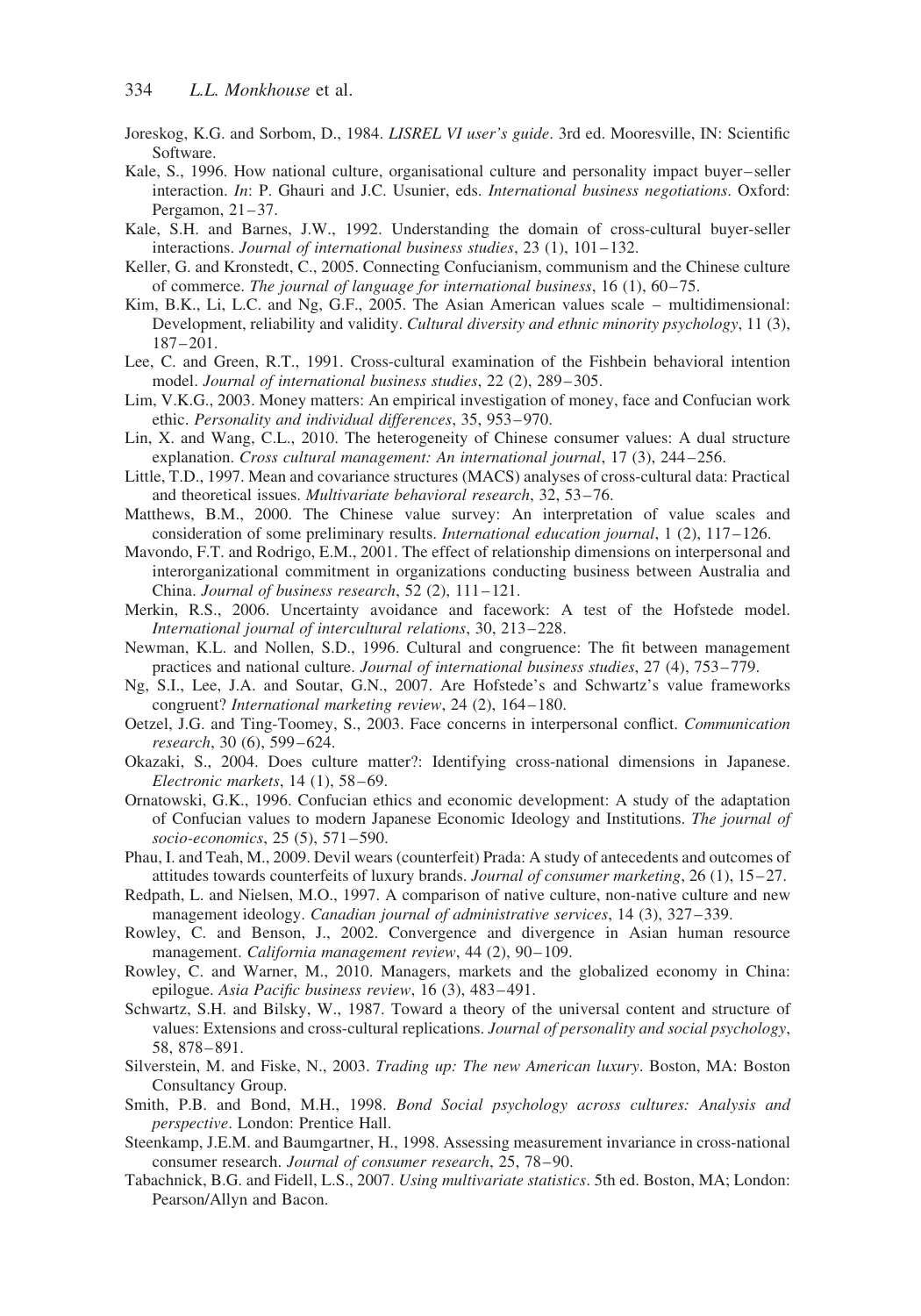- The Chinese Culture Connection, 1987. Chinese values and the search for culture-free dimension of culture. Journal of cross-cultural psychology, 18 (2), 143–164.
- Tran, N.T., 2000. Nguon Goc Van Hoa Vietnam (The cultural root of Vietnam). Hanoi: The Education Publisher (published in Vietnamese language).
- Tran, Q.V. et al., 2008. Co So Van Hoa Vietnam (Fundamentals of Vietnamese culture). Hanoi: The Education Publisher (published in Vietnamese language).
- Triandis, H.C., 1989. The self and social behaviour in differing cultural contexts. Psychology review, 96 (3), 506–520.
- Triandis, H.C., 1993. Book review: Hofstede's cultures and organisations: Software of the mind. Administrative science quarterly, 38 (1), 132–134.
- Trompenaars, F. and Hampden-Turner, C., 1999. Riding the waves of culture: Understanding cultural diversity in business. 3rd ed. London: Nicholas Brealey.
- Tu, W.M., 1998. Confucius and Confucianism. In: W.H. Slote and G.A. DeVos, eds. Confucian and the family. New York: State University of New York Press.
- Vandenberg, R.J. and Lance, C.E., 2000. A review and synthesis of the measurement invariance literature: Suggestions, practices, and recommendations for organizational research. Organizational research methods, 2, 4–69.
- Wang, K.Y., Fang, W. and Teo, S.T.T., 2011. The moderating effect of face values: Information sharing and initiative encouragement in China's civil service. International journal of cross cultural management, 11 (3), 325–340.
- Warner, M., 2000. Introduction: The Asia-Pacific HRM model revisited. International journal of human resource management, 11 (2), 171-182.
- Wong, N.Y. and Ahuvia, A.C., 1998. Personal taste and family face: Luxury consumption in Confucian and western societies. Psychology and marketing, 15 (5), 423–432.
- Wright, A.F., 1962. The Chinese family firm: A model. *Family business review*, 6 (3), 327–340.
- Yan, J. and Sorenson, R.L., 2004. The influence of Confucian ideology on conflict in Chinese family business. International journal of cross cultural management: CCM,  $4(1)$ ,  $5-17$ .
- Yeung, I.Y. and Tung, R.L., 1996. The importance of Guanxi (connections). Organisational dynamics, 25 (2), 54–65.
- Zhou, L., Yang, Z. and Hui, M.K., 2010. Non-local or local brands? A multi-level investigation into confidence in brand origin identification and its strategic implications. Journal of the academy of marketing science, 38 (2), 202–218.
- Zhu, Y. and Warner, M., 2000. An emerging model of employment relations in China: A divergent path from the Japanese? International business review, 9, 345–361.
- Zhu, Y., Warner, M. and Rowley, C., 2007. Human resource management with 'Asian' characteristics: A hybrid people-management system in East Asia. International journal of human resource management, 18 (5), 745–768.

## Appendix

Face saving (Cheung *et al.* 2001, Oetzel and Ting-Toomey 2003).

- . I am concerned with not bringing shame to myself. (FS1)
- . I am concerned with not bringing shame to others. (FS2)
- I pay a lot of attention to how others see me. (FS3)
- . I am concerned with protecting the pride of my family. (FS4)
- . I feel ashamed if I lose my face. (FS5)

#### Humility (Kim et al. 2005)

- . I avoid singing my own praises. (HUM1)
- . I try not to openly talk about my accomplishments. (HUM2)
- . I like to draw others' attention to my accomplishments. (R) (HUM3)
- . Being boastful is a sign of weakness and insecurity. (HUM4)
- . I only tell others about my achievements when I am asked to. (HUM5)

#### Group orientation (Kale 1996, Kim et al. 2005).

- . I recognize and respect social expectations, norms and practices. (GO1)
- . When I am uncertain how to act in a social situation, I try to do the same as what others do. (GO2)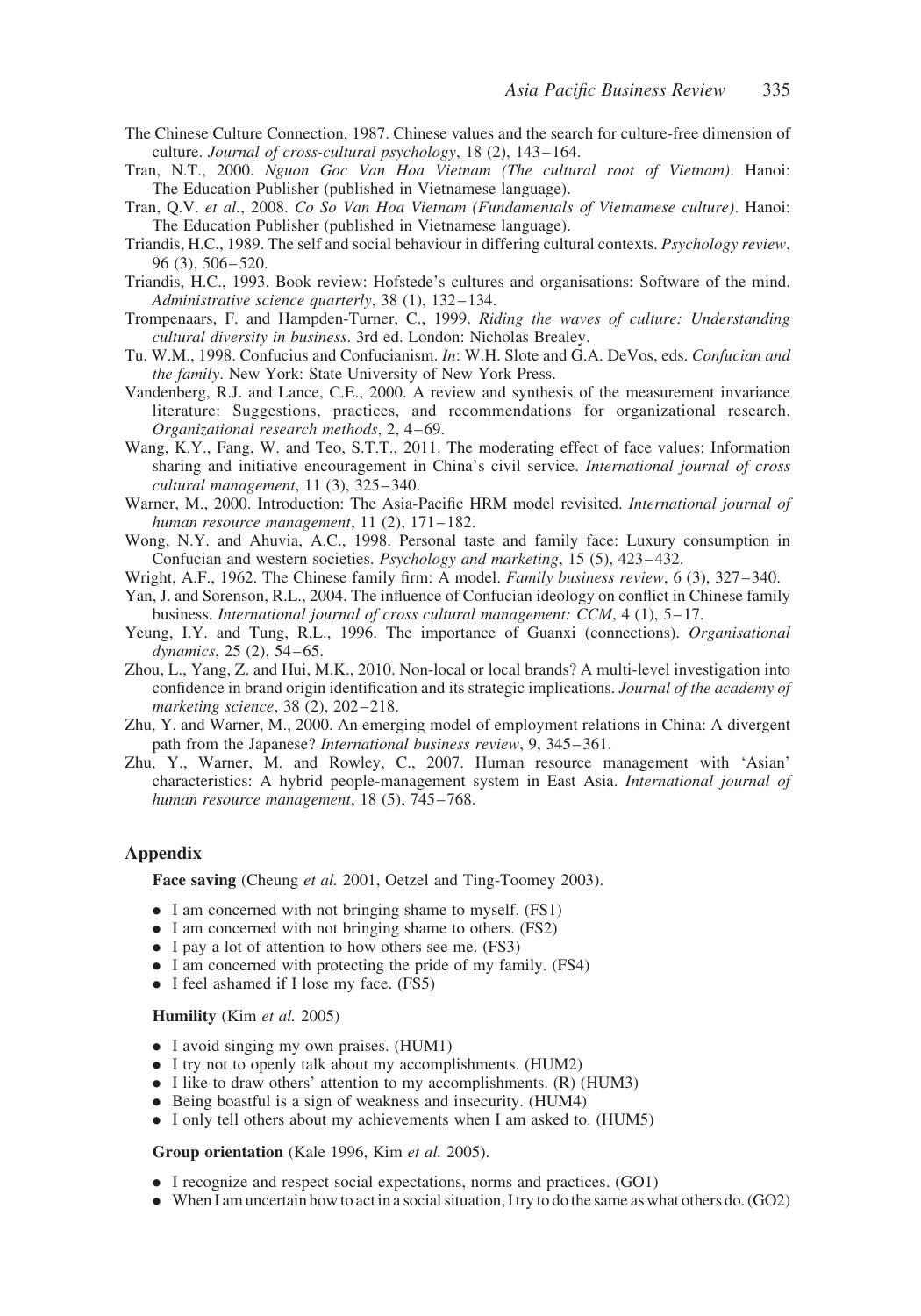# 336 L.L. Monkhouse et al.

- $\bullet$  I usually make decisions without listening to others. (R) (GO3)
- . When I buy the same things my friends buy, I feel closer to them. (GO4)
- . If there is a conflict between my interest and my family's interest, I will put priority on mine (R). (GO5)

### Hierarchy (Hyun 2001).

- . I am happy if people look up to me. (HIE1)
- . We have a vertical order in the society that we should respect. (HIE2)
- . A person with high personal achievements is considered to have high social standing. (HIE3)
- . Wealth and power are becoming important determinants of social status. (HIE4)

Reciprocity (Mavondo and Rodrigo 2001).

- . The practice of 'give and take' of favours is an important part of social relationships. (REC1)
- . I feel a sense of obligation to a person for doing me a favour. (REC2)
- . It is bad manners not to return favours. (REC3)
- . When I receive a big favour, I try to go an extra mile to do something nice in return. (REC4)
- . When I buy a gift to say thank you to someone I try my best to make sure the person will appreciate it. (REC5)
- $\bullet$  (R) denotes a reverse item scale.